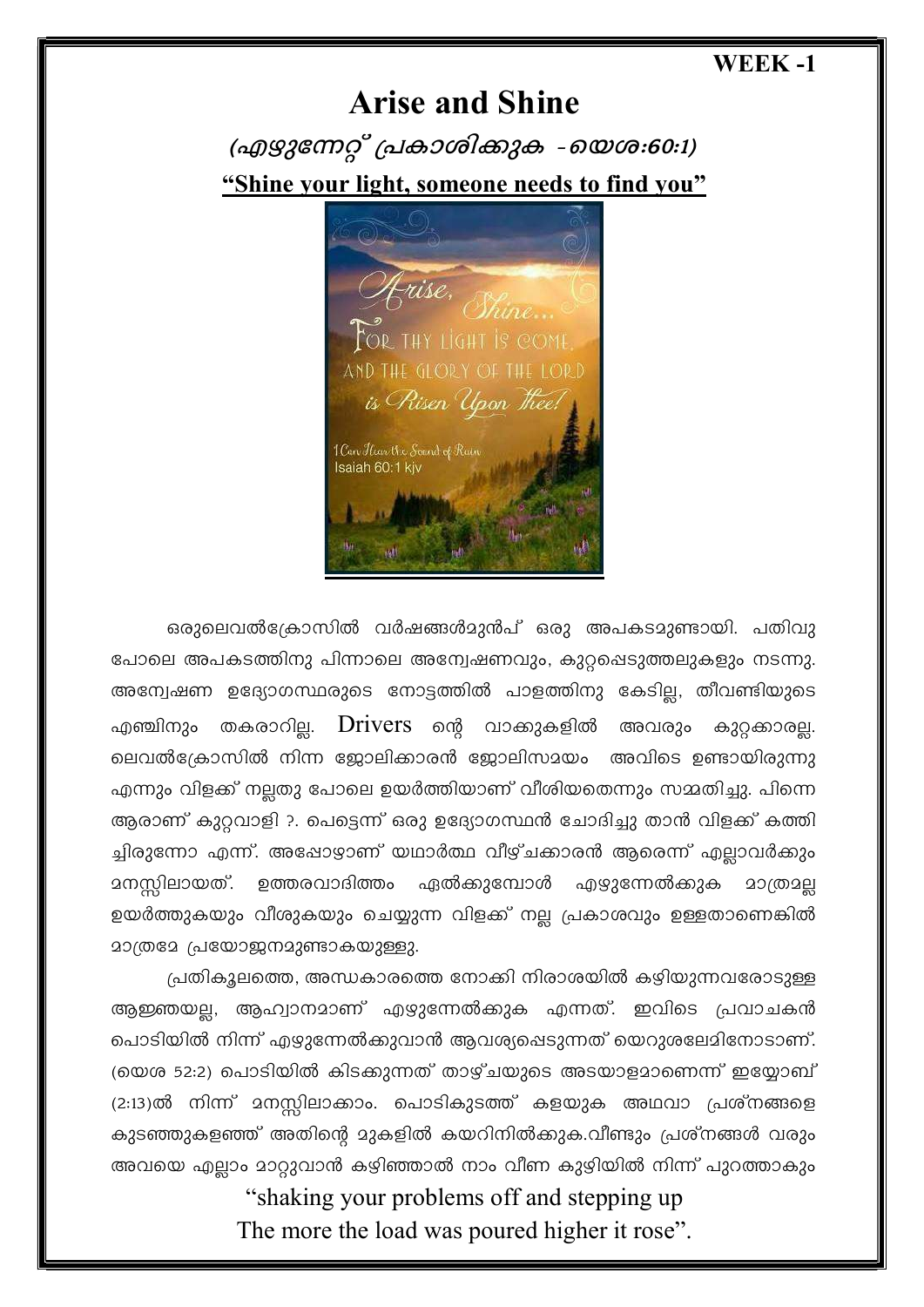പ്രശ്നങ്ങൾ ഉണ്ടാക്കുന്ന അന്ധകാരത്തിൽ നിന്നും എഴുന്നേറ്റ് യാത്ര ചെയ്യുവാൻ വെളിച്ചം ആവശ്യമാണ്. വിളക്ക് കരുതാതെ പകൽ വെളിച്ചമുണ്ടല്ലോ എന്ന് കരുതി യാത്രപുറപ്പെടുന്നവർ ഇരുട്ട് കണ്ട് നിലവിളിക്കുന്നതിൽ അർത്ഥമില്ല. പ്രഭാതസൂ ര്യൻ ഉണ്ടല്ലോ എന്ന് ചിന്തിക്കുന്നവർ അസ്തമയസൂര്യന്റെ കാര്യം വിസ്മയിക്ക രുത് . പ്രതികൂലങ്ങളെ കുടഞ്ഞ്കളഞ്ഞ് വചനമാകുന്ന വെളിച്ചത്തെ ആശ്രയിക്കു ന്നവരെ പച്ചയായ പുൽഷുറത്ത് എത്തിക്കുന്നവനാണ് നമ്മുടെ നല്ലിടയൻ. ഈ പുതുവർഷം പഴയപ്രശ്നങ്ങളെ അതിജീവച്ച് ഞാൻ പ്രകാശിക്കും എന്ന് തീരു മാനം എടുക്കുക.

ഭൂമിയിൽ അന്ധകാരശക്തികൾ ശക്തിപ്പെട്ടാലും നാം ഭയപ്പെടേണ്ട. എഴു ന്നേൽക്കുവാൻ ധൈര്യം കാട്ടുന്നവർക്ക് പ്രകാശിഷാൻ കഴിയും. അന്ധകാരം ഭൂമിയെ മൂടുമ്പോഴാണല്ലോ നക്ഷത്രങ്ങളെ നമുക്ക് ശരിക്ക് കാണുവാൻ കഴിയു ന്നത്. അതുപോലെ ഇരുട്ട് ഉറങ്ങുവാനും വെളിച്ചം എഴുന്നേൽക്കുവാനും ഉള്ള താണ്. ക്രിസ്തുവാകുന്ന വെളിച്ചം നമ്മിലേക്ക് സ്വീകരിഷാൻ നമ്മിലൊരു ആഗ്രഹം ഉണ്ടാകണം. ആഗ്രഹമുള്ളവരിലേക്ക് ആ പ്രകാശം എത്തുകയും നാം ആ പ്രകാശത്തിൽ നിലനിൽക്കുകയും ചെയ്യുന്നു. ദൈവമഹത്വം നഷ്ടപ്പെടുമ്പോ ഴ്യാണ് വ്യക്തികളിൽ, ഭൂമിയിൽ ഇരുട്ട് വ്യാപിക്കുന്നത്. ഉദാ: യേശുവിന്റെ ക്രൂശീ കരണസമയത്തെ കനത്ത ഇരുട്ട്. Read ലൂക്കോ : 23:44

ദൈവാഹത്വം നഷ്ടമാക്കിയ യൂദയുടെ ജീവിതത്തിൽ വ്യാപരിച്ച ഇരുട്ട് മരത്തി ന്മേൽ തൂങ്ങി ശപിക്കപ്പെട്ടവനായി അവസാനിപ്പാൻ ഇടയായി. ഗുരുവിനെ തള്ളി ഷറഞ്ഞതുമൂലം തന്നെ ഇരുട്ട് പിടികൂടും എന്നറിഞ്ഞ് ദൈവമഹത്വം നഷ്ടമായ ആസ്ഥലത്തെ ഇരുട്ടിൽ നിന്നും പത്രോസ് എഴുന്നേറ്റു. പ്രീയ ദൈവമക്കളേ ! പ്രാർത്ഥന, ആരാധന, വചനധ്യാനം ഇവ നഷ്ടമാക്കുന്ന ഇരുട്ട് നിങ്ങളിൽ കടന്നു കൂടിയിട്ടുണ്ടെങ്കിൽ പശ്ചാത്താപത്തോടെ യേശുവിന്റെ അടുക്കലെത്തി, മാനസാ ന്തരപ്പെട്ട് രക്ഷയുടെ അനുഭവത്തിലാകുവാൻ ദൈവം കൃപ ചെയ്യട്ടെ, ഹൃദയവാ തിൽ തുറന്ന് കൊടുക്കുക, വെളിച്ചം നിങ്ങളുടെ ഉള്ളിലെ ഇരുട്ട് പൂർണ്ണമായി മാറ്റു കയും ചെയ്യും.

പുറ :(10:21-23) വരെയുള്ള ഭാഗത്ത് മൂന്നുദിവസത്തേക്ക് മിസ്രേമ്യർക്ക് സ്പർശിക്കത്തക്ക ഇരുളുണ്ടായപ്പോഴും യിസ്രായേൽ മക്കൾക്ക് അവരുടെ വാസ സ്ഥലങ്ങളിൽ വെളിച്ചം ഉണ്ടായിരുന്നു എന്ന് കാണുന്നു.

## To be in 'darkness' means to not know God and the things of God

കാള തന്റെ ഉടയവനേയും കഴുത തന്റെ യജമാനന്റെ പുൽത്തൊട്ടിയും അറി യുന്നു എന്നാൽ എന്റെ ജനം എന്നെ അറിയുന്നില്ല എന്ന് ഇന്നും സ്വർഗ്ഗീയ പിതാവ് വിലപിക്കുകയാണ്, ഇരുട്ടിൽ പാർത്ത് പാപപ്രവൃത്തികൾ ചെയ്യുവാനാണ് പലരും ആഗ്രഹിക്കുന്നത് എന്ന് ദിവസേനയുള്ള വാർത്തകൾ വൃക്തമാക്കുന്നു. ഇരുട്ട് നമ്മെ നിത്യ നരകത്തിലേക്കാണ് നയിക്കുന്നത്. താൽക്കാലിക സന്തോഷം ഉള്ളിടത്ത് ദൈവസാന്നിദ്ധ്യം ഇല്ല എന്ന് മനസ്സിലാക്കി ആ ചുറ്റുപാടുകളെ വിട്ട് എഴുന്നേറ്റ് ക്രിസ്തു ആകുന്ന വെളിച്ചം ഉള്ളിൽ എത്തുവാൻ ദൈവചനം